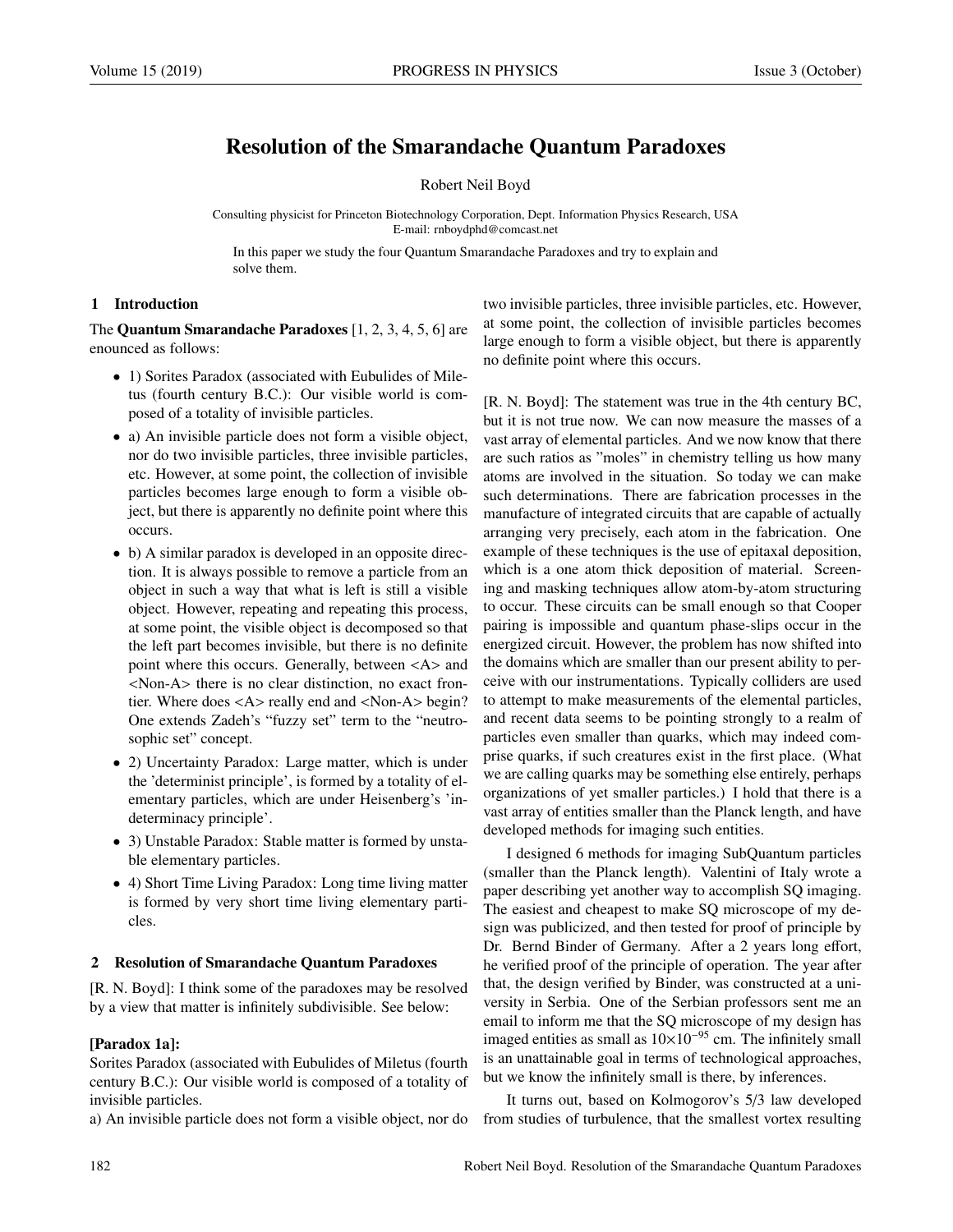from turbulence is an entity which lives at  $10\times10^{-58}$  m, which we call a Kolmogorov Vortex. This is the smallest particle that is still influenced by gravitation. Entities smaller than this are the primary cause of gravitation.

Further on, there is a quantum coherence factor involved in palpable matter which has the quantum field communicating with all the parts of the automobile, for example, with further quantum communication occurring internal to the parts which make up the automobile. What we really need to be studying here is the coherence of objects, in the quantum field sense. What is the lower limit of quantum coherence? Is there a lower limit?

#### [Paradox 1b]:

b) A similar paradox is developed in an opposite direction. It is always possible to remove a particle from an object in such a way that what is left is still a visible object. However, repeating and repeating this process, at some point, the visible object is decomposed so that the left part becomes invisible, but there is no definite point where this occurs.

[R. N. Boyd]: There is, these days. But there may be a lower limit, which can be studied by quantum coherence of objects.

### [Paradox 1b (continued)]:

Generally, between and there is no clear distinction, no exact frontier. Where does really end and begin? One extends Zadeh's "fuzzy set" term to the "neutrosophic set" concept.

[R. N. Boyd]: The boundary conditions are always very interesting. Those conditions which are both A and NOT A, yet neither A nor NOT A. Korzibski referred to these conditions as "NULL A". I call them boundary layers. They are a study in themselves, because boundary layers comprise a third state, and arise often.

# [Paradox 2]:

2) Uncertainty Paradox: Large matter, which is under the 'determinist principle', is formed by a totality of elementary particles, which are under Heisenberg's 'indeterminacy principle'.

[R. N. Boyd]: Uncertainty does not apply to monochromatic coherent photons, nor indeed to any photonic system, by logical extension. See:

http://worlds-within-worlds.org/refutationofheisenberg.php

Indeterminacy only applies where there are elements of chance involved, most particularly involving systems of particles, which are quite susceptible to Zitterbewegung, while photons remain largely unaffected by it.

Hans Dehmelt of Germany was awarded the Nobel Prize in physics for keeping an electron pinned to one spot, so that its momentum and location could be known at the same time,

for up to 3 months. Heisenburg uncertainty failed in those circumstances. This experiment is considered by many as evidence that the uncertainty principle fails, except under very limited circumstances.

It is easier to deal with this paradox when we consider that the uncertainty principle has failed, under many circumstance. A deterministic version of QM was developed based on experiential information factors, which imply an Intelligent Universe.

# [Paradox 3]:

3) Unstable Paradox: Stable matter is formed by unstable elementary particles.

[R. N. Boyd]: The life time of the proton is calculated (not observed with instrumentation) to be on the order of  $10\times10^{32}$ years. But this ignores plasma/aether factors, and more importantly, gamma ray dissociations of atoms, which cause protons to vanish back into the aether from whence they originated. Gamma ray dissociation of atoms also causes SQ particles (vortex lines, Bhutatmas) propagating with an infinite velocity, which are the cause of gravitation and are the cause of the development of new electrons, positrons, protons, neutrons, and atoms due to aether/plasma events on the surfaces of stars. Instrumented measurements have discovered that every atomic element is found streaming out from the sun in the "solar wind". SAFIRE has instrumented physical evidence that hydrogen and many other elements are created in plasma double layers (charge separation layers) verified by SEM (scanning electron microscopy) and optical correlation spectroscopy. The creation and dis-creation of elementary particles and atoms is a continuous cycle which occurs at all times in the infinite volume universe. The life span of a proton is much smaller than the calculated standard. The actual life span of the proton is determined by the number of gamma ray dissociation events passing through the given volume, per unit time. [Gustave Le Bon "Evolution of Matter" 1906]

#### [Paradox 4]:

4) Short Time Living Paradox: Long time living matter is formed by very short time living elementary particles. Consciousness and Experiencing informations are involved in all these processes. This information is the organization force which is responsible for many phenomena. The universe is constructed from Space, Time, matter, energy, and Experiencing. Consciousness is not limited to human beings. In fact, it has been demonstrated that all observables have some manner of consciousness, however rudimentary. Consciousness is a holographic energetic having soliton-like [coherent] properties. The best descriptions of the energetics of Consciousness arise from the works of V. Poponin (DNA Phantom Effect) and from a recent paper which shows that the radiation pattern of a symplectic E/M antenna is directly altered by the attention, intention, and emotional condition of the operators